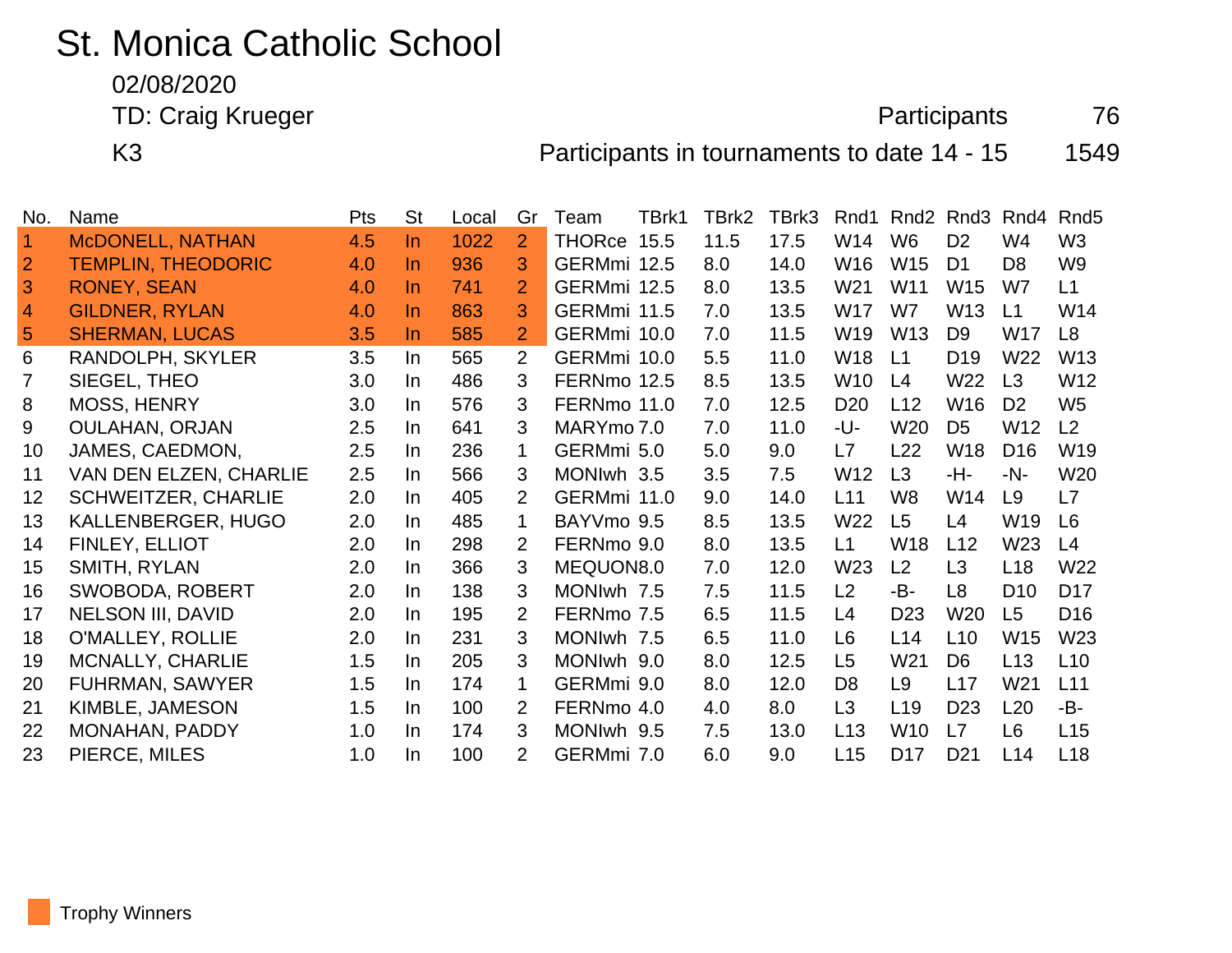#### K6 Individual Standings

| No.            | Name                          | Pts | Local | Gr             | Team          | TBrk1 | TBrk2 | TBrk3 | Rnd1            | Rnd <sub>2</sub> | Rnd3            | Rnd4            | Rnd <sub>5</sub> |
|----------------|-------------------------------|-----|-------|----------------|---------------|-------|-------|-------|-----------------|------------------|-----------------|-----------------|------------------|
| $\vert$ 1      | <b>FREEZE, GRANT</b>          | 5.0 | 1150  | $\overline{4}$ | <b>STORfo</b> | 13.5  | 9.5   | 13.5  | W <sub>29</sub> | W <sub>5</sub>   | W <sub>16</sub> | W <sub>2</sub>  | W <sub>3</sub>   |
| $\overline{2}$ | <b>BELL, JAYDEN</b>           | 4.0 | 913   | 6              | <b>UNITmi</b> | 13.0  | 8.0   | 14.5  | W14             | W24              | W22             | L1              | W <sub>8</sub>   |
| 3              | <b>VELAZCO, BRANDON</b>       | 4.0 | 919   | 6              | <b>UNITmi</b> | 12.0  | 7.0   | 13.0  | <b>W17</b>      | W25              | W15             | W <sub>8</sub>  | L1               |
| $\overline{4}$ | <b>FISCHER, THOMAS</b>        | 4.0 | 1140  | 5              | <b>HOME</b>   | 10.0  | 7.0   | 11.0  | <b>W30</b>      | L9               | W25             | W15             | W11              |
| 5              | <b>FISCHER, VINCENT</b>       | 3.5 | 877   | 3              | <b>HOME</b>   | 14.0  | 9.0   | 16.0  | W7              | L1               | W19             | W10             | D <sub>14</sub>  |
| 6              | <b>AGUIRRE, ELISEO</b>        | 3.5 | 776   | $\overline{4}$ | <b>GLENgl</b> | 11.0  | 7.5   | 12.5  | W <sub>21</sub> | L15              | W14             | W22             | D <sub>7</sub>   |
| 7              | MEJIA, KEVIN                  | 3.5 | 867   | 6              | <b>UNITmi</b> | 11.0  | 7.5   | 11.0  | L5              | W29              | W23             | W16             | D <sub>6</sub>   |
| 8              | STOLLENWERK, HENRY            | 3.0 | 742   | 6              | FERNmo 13.0   |       | 9.0   | 14.0  | W26             | W23              | W9              | L3              | L2               |
| 9              | ARMSTRONG, MASON              | 3.0 | 738   | 4              | GERMmi 12.5   |       | 8.5   | 14.5  | W13             | W <sub>4</sub>   | L <sub>8</sub>  | L11             | W16              |
| 10             | <b>JAYESH, JISHNU</b>         | 3.0 | 739   | 5              | <b>HALEel</b> | 10.5  | 7.0   | 11.5  | L25             | <b>W17</b>       | W <sub>12</sub> | L5              | W15              |
| 11             | <b>TOMASELLO, OSCAR</b>       | 3.0 | 667   | 5              | MARYmo 10.0   |       | 6.0   | 11.0  | L <sub>19</sub> | W27              | W28             | W <sub>9</sub>  | L4               |
| 12             | <b>REYES, XAVIER</b>          | 3.0 | 660   | 6              | <b>UNITmi</b> | 9.0   | 6.0   | 10.0  | L15             | W18              | L10             | <b>W17</b>      | W <sub>25</sub>  |
| 13             | SHEPPARD, BRENDAN             | 3.0 | 495   | 5              | FERNmo 8.5    |       | 5.5   | 8.5   | L <sub>9</sub>  | -B-              | L21             | W25             | W22              |
| 14             | FETHERSTON, OLLIE             | 2.5 | 801   | 6              | MONIwh 9.5    |       | 9.5   | 14.5  | L2              | W20              | L <sub>6</sub>  | W26             | D <sub>5</sub>   |
| 15             | <b>SCHARFENBERGER, OWEN</b>   | 2.0 | 716   | 5              | GERMmi 13.5   |       | 10.5  | 17.5  | W12             | W <sub>6</sub>   | L3              | L4              | L10              |
| 16             | O'REILLY MELKA, LIAM          | 2.0 | 620   | $\overline{4}$ | FERNmo 9.5    |       | 8.5   | 14.5  | W27             | W19              | L1              | L7              | L <sub>9</sub>   |
| 17             | <b>MULLINS, FRANKLIN</b>      | 2.0 | 541   | $\overline{4}$ | FERNmo 8.0    |       | 7.0   | 12.0  | L3              | L10              | W27             | L12             | W26              |
| 18             | STIPPICH, MATTHEW             | 2.0 | 547   | 6              | <b>GLENgl</b> | 7.5   | 6.5   | 10.5  | L23             | L12              | L20             | W19             | <b>W27</b>       |
| 19             | <b>BEYER, ALDEN</b>           | 2.0 | 468   | $\overline{4}$ | GERMmi 7.0    |       | 7.0   | 10.5  | W11             | L <sub>16</sub>  | L5              | L <sub>18</sub> | W29              |
| 20             | <b>MATHEWS, THEO</b>          | 2.0 | 577   | 3              | FERNmo 5.5    |       | 5.5   | 8.0   | L24             | L14              | <b>W18</b>      | W28             | -U-              |
| 21             | <b>SZATMARY, PETER</b>        | 2.0 | 721   | 6              | MONIwh 3.5    |       | 3.5   | 7.0   | L <sub>6</sub>  | W26              | W13             | -U-             | -U-              |
| 22             | RONEY, FINLEY                 | 1.5 | 327   | 5              | GERMmi 7.0    |       | 7.0   | 11.0  | -H-             | W28              | L2              | L <sub>6</sub>  | L13              |
| 23             | VAN DEN ELZEN, ANDREW         | 1.5 | 516   | 6              | MONIwh 5.0    |       | 5.0   | 8.5   | <b>W18</b>      | L <sub>8</sub>   | L7              | -H-             | -U-              |
| 24             | LOWE, LUKAS                   | 1.5 | 769   | $\overline{4}$ | GERMmi 2.5    |       | 2.5   | 6.5   | W20             | L <sub>2</sub>   | -H-             | -U-             | -U-              |
| 25             | <b>HUBRICH, GEORGE</b>        | 1.0 | 519   | 4              | GERMmi 12.5   |       | 10.0  | 16.5  | W <sub>10</sub> | L3               | L4              | L13             | L12              |
| 26             | <b>BOGENSCHNEIDER, DEXTER</b> | 1.0 | 406   | 5              | GERMmi 7.5    |       | 7.5   | 10.5  | L8              | L21              | W29             | L14             | L17              |
| 27             | <b>BORGER, JOSH</b>           | 1.0 | 232   | $\overline{4}$ | GERMmi 6.0    |       | 6.0   | 9.0   | L16             | L11              | L17             | W29             | L18              |
| 28             | <b>MARTIN, MILES</b>          | 1.0 | 100   | $\overline{4}$ | MONIwh 4.0    |       | 4.0   | 7.0   | -B-             | L22              | L11             | L20             | -U-              |
| 29             | LEWELLEN, BEN                 | 0.0 | 361   | 6              | <b>GLENgl</b> | 7.5   | 6.5   | 12.5  | L1              | L7               | L26             | L27             | L <sub>19</sub>  |
| 30             | <b>OULAHAN, ORJAN</b>         | 0.0 | 641   | 3              | MARYmo 0.0    |       | 0.0   | 4.0   | L4              | -U-              | -U-             | -U-             | -U-              |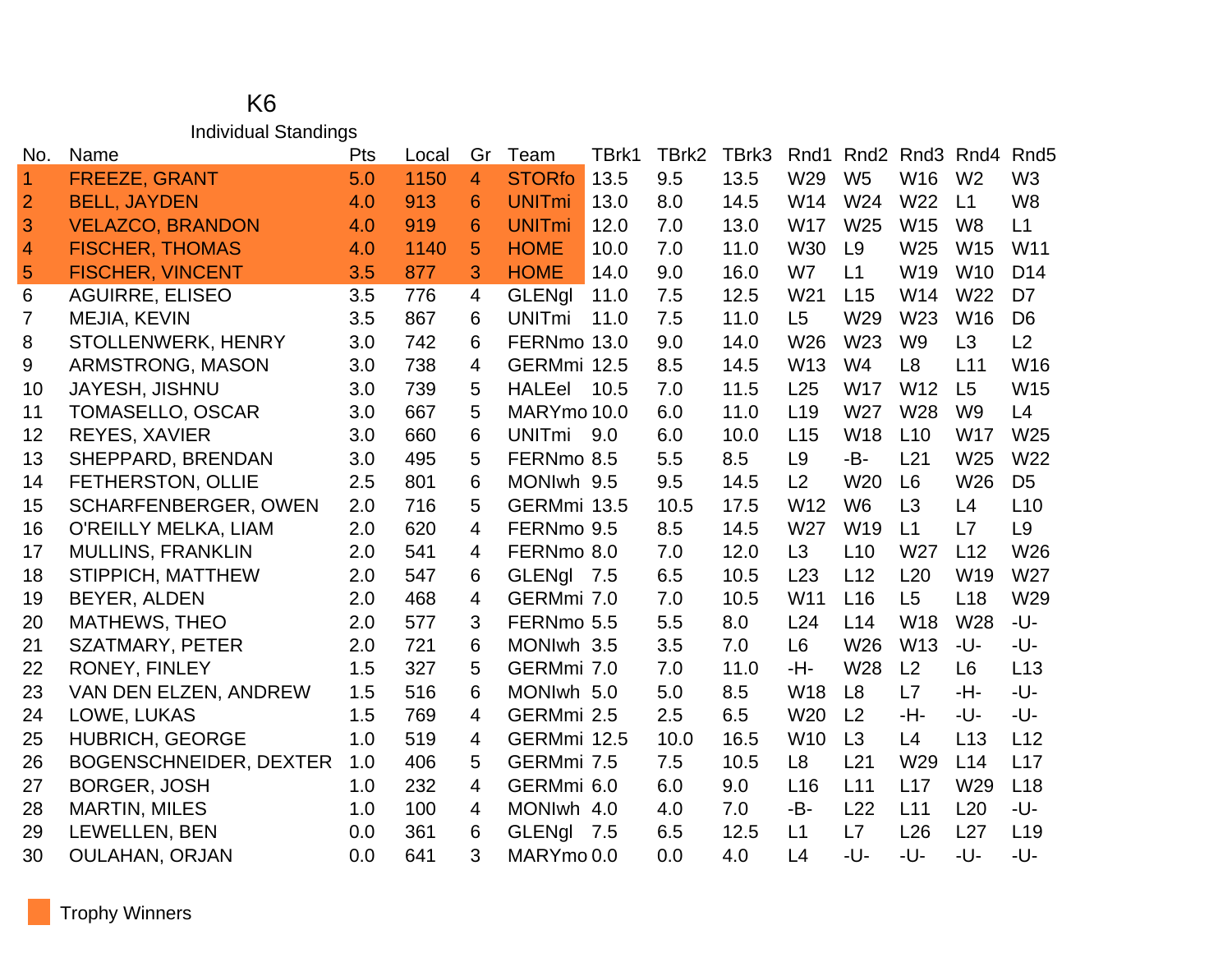#### K12 Individual Standings

| No.            | Name                      | Pts | Local | Gr             | Team                     | TBrk1 | TBrk2 | TBrk3 | Rnd1            | Rnd <sub>2</sub> | Rnd3            | Rnd4            | Rnd <sub>5</sub> |
|----------------|---------------------------|-----|-------|----------------|--------------------------|-------|-------|-------|-----------------|------------------|-----------------|-----------------|------------------|
| A              | <b>WEBER, MADDIE</b>      | 5.0 | 1719  | 10             | MEQUON12.5               |       | 8.5   | 14.5  | W15             | W4               | W <sub>5</sub>  | W <sub>2</sub>  | W11              |
| 2              | <b>TEMPLIN, AETHELRED</b> | 4.0 | 1539  | 8              | GERMmi 14.0              |       | 9.0   | 16.5  | W12             | W <sub>6</sub>   | W4              | L1              | W <sub>5</sub>   |
| 3              | <b>NICKEL, CHASE</b>      | 3.5 | 1160  | $\overline{7}$ | GERMmi 11.5              |       | 8.5   | 13.5  | L4              | W <sub>10</sub>  | W <sub>6</sub>  | D <sub>11</sub> | W15              |
| $\overline{4}$ | <b>WILTERDINK, TALON</b>  | 3.0 | 1285  | 9              | RANDOM <sub>15.5</sub>   |       | 10.5  | 17.5  | W <sub>3</sub>  | L1               | L2              | W7              | W16              |
| 5              | <b>MORALES, RAFAEL</b>    | 3.0 | 1484  | 8              | <b>UNIT<sub>mi</sub></b> | 14.5  | 9.5   | 16.5  | W7              | W11              | L1              | W15             | L <sub>2</sub>   |
| 6              | TIMOTHY, ETHAN            | 3.0 | 1157  | $\overline{7}$ | <b>EVANmi</b>            | 12.5  | 8.5   | 14.5  | W18             | L2               | L <sub>3</sub>  | W19             | W8               |
| $\overline{7}$ | <b>MEYER, PRESTON</b>     | 3.0 | 1075  | 7              | GERMmi 12.0              |       | 9.0   | 14.0  | L <sub>5</sub>  | W8               | W16             | L4              | W9               |
| 8              | <b>EVANS, JONATHAN</b>    | 3.0 | 727   | 8              | MORSmi 10.0              |       | 7.0   | 11.5  | W13             | L7               | W22             | <b>W17</b>      | L <sub>6</sub>   |
| 9              | <b>CHANG, CHARON</b>      | 3.0 | 822   | $\overline{7}$ | MORSmi 9.5               |       | 6.5   | 11.0  | W17             | W12              | L11             | W20             | L7               |
| 10             | <b>CHANG, CHANON</b>      | 3.0 | 795   | 8              | MORSmi 9.5               |       | 6.0   | 11.0  | W14             | L3               | W17             | L12             | W20              |
| 11             | HERVEY-PETERS, TRA-LYN    | 2.5 | 1197  | 7              | SILOmi                   | 9.5   | 9.5   | 16.5  | W16             | L <sub>5</sub>   | W9              | D <sub>3</sub>  | L1               |
| 12             | CORONADO, ALEXIS          | 2.5 | 848   | $\overline{7}$ | <b>UNITmi</b>            | 8.5   | 8.5   | 14.5  | L2              | L <sub>9</sub>   | D <sub>13</sub> | W <sub>10</sub> | W19              |
| 13             | <b>ISAHAKU, ZIDDANE</b>   | 2.5 | 603   | $\overline{7}$ | MONIwh 6.0               |       | 6.0   | 9.5   | L <sub>8</sub>  | W23              | D <sub>12</sub> | W22             | L18              |
| 14             | <b>BUCHANAN, CAMARIA</b>  | 2.5 | 416   | $\overline{7}$ | SILOmi                   | 4.5   | 4.5   | 7.5   | L10             | L17              | -B-             | W21             | D <sub>22</sub>  |
| 15             | <b>WILTERDINK, SUTTON</b> | 2.0 | 1065  | $\overline{7}$ | RANDOM10.0               |       | 8.5   | 15.0  | L1              | W22              | <b>W18</b>      | L5              | L <sub>3</sub>   |
| 16             | <b>ACOSTA, ISAIAH</b>     | 2.0 | 850   | 7              | <b>UNITmi</b>            | 9.5   | 7.5   | 12.5  | L11             | W19              | L7              | W18             | L4               |
| 17             | CRUZ, MARTIN              | 2.0 | 470   | 8              | <b>UNITmi</b>            | 8.0   | 8.0   | 11.0  | L <sub>9</sub>  | W14              | L10             | L <sub>8</sub>  | -B-              |
| 18             | SCOTT, LEON               | 2.0 | 726   | 8              | MORSmi 8.0               |       | 6.5   | 11.0  | L <sub>6</sub>  | W21              | L15             | L <sub>16</sub> | W13              |
| 19             | <b>KOZLICKI, OWEN</b>     | 2.0 | 606   | $\overline{7}$ | FERNmo 7.5               |       | 6.0   | 10.5  | W20             | L16              | W21             | L <sub>6</sub>  | L12              |
| 20             | ROMAN, JOHN               | 2.0 | 385   | $\overline{7}$ | <b>UNITmi</b>            | 5.5   | 5.5   | 8.5   | L <sub>19</sub> | -B-              | W <sub>23</sub> | L9              | L10              |
| 21             | PRATER, XAVIER            | 2.0 | 324   | $\overline{7}$ | <b>UNITmi</b>            | 4.5   | 4.5   | 6.5   | -B-             | L <sub>18</sub>  | L <sub>19</sub> | L14             | W23              |
| 22             | <b>REYES, DANIEL</b>      | 1.5 | 409   | $\overline{7}$ | <b>UNITmi</b>            | 7.0   | 6.5   | 10.0  | W23             | L15              | L <sub>8</sub>  | L13             | D <sub>14</sub>  |
| 23             | <b>HUBRICH, HENRY</b>     | 1.0 | 223   | $\overline{7}$ | GERMmi 4.5               |       | 4.5   | 7.0   | L22             | L <sub>13</sub>  | L20             | -B-             | L21              |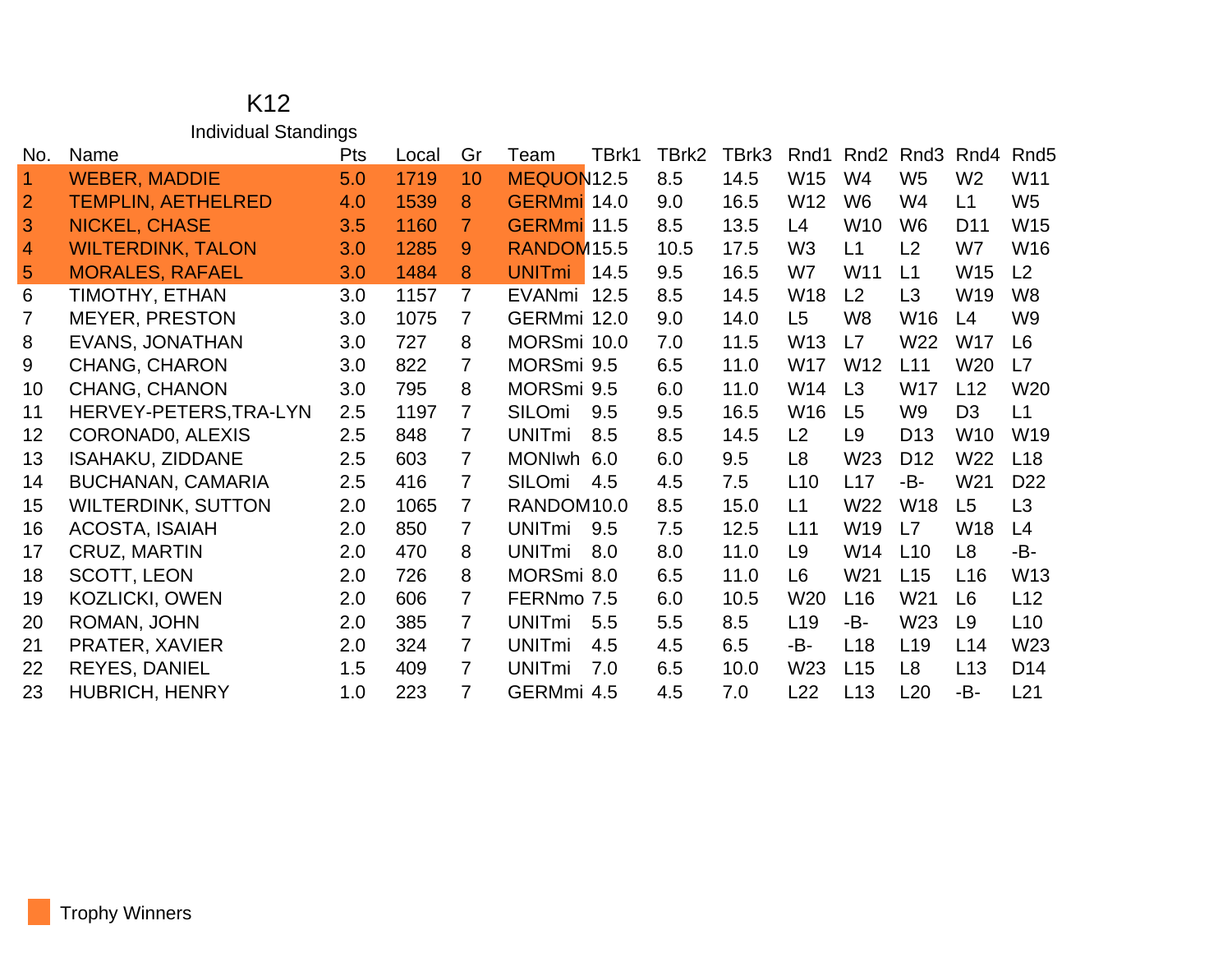### K3

Team Standings

| <b>PIc</b>     | Name (Players: Top 4 used)          | Score | Med  | Solk | SBx2 | Cum  |
|----------------|-------------------------------------|-------|------|------|------|------|
|                |                                     |       |      |      |      |      |
| $\overline{1}$ | MILWAUKEE GERMAN IMERSION, MILW (9) | 15.5  | 30.0 | 52.5 | 70.5 | 52.0 |
|                | TEMPLIN, THEODORIC (4.0,936)        |       |      |      |      |      |
|                | RONEY, SEAN (4.0,741)               |       |      |      |      |      |
|                | GILDNER, RYLAN (4.0,863)            |       |      |      |      |      |
|                | SHERMAN, LUCAS (3.5,585)            |       |      |      |      |      |
| $\overline{2}$ | FERNWOOD MONTESORI, Milwaukee (5)   | 10.0  | 30.0 | 51.0 | 38.0 | 28.0 |
|                | SIEGEL, THEO (3.0,486)              |       |      |      |      |      |
|                | MOSS, HENRY (3.0,576)               |       |      |      |      |      |
|                | <b>FINLEY, ELLIOT (2.0,298)</b>     |       |      |      |      |      |
|                | NELSON III, DAVID (2.0,195)         |       |      |      |      |      |
| 3              | St. Monica Catholic School, Wh (5)  | 8.0   | 25.5 | 42.5 | 23.0 | 20.0 |
|                | VAN DEN ELZEN, CHARLIE (2.5,566)    |       |      |      |      |      |
|                | SWOBODA, ROBERT (2.0,138)           |       |      |      |      |      |
|                | O'MALLEY, ROLLIE (2.0,231)          |       |      |      |      |      |
|                | MCNALLY, CHARLIE (1.5,205)          |       |      |      |      |      |
|                |                                     |       |      |      |      |      |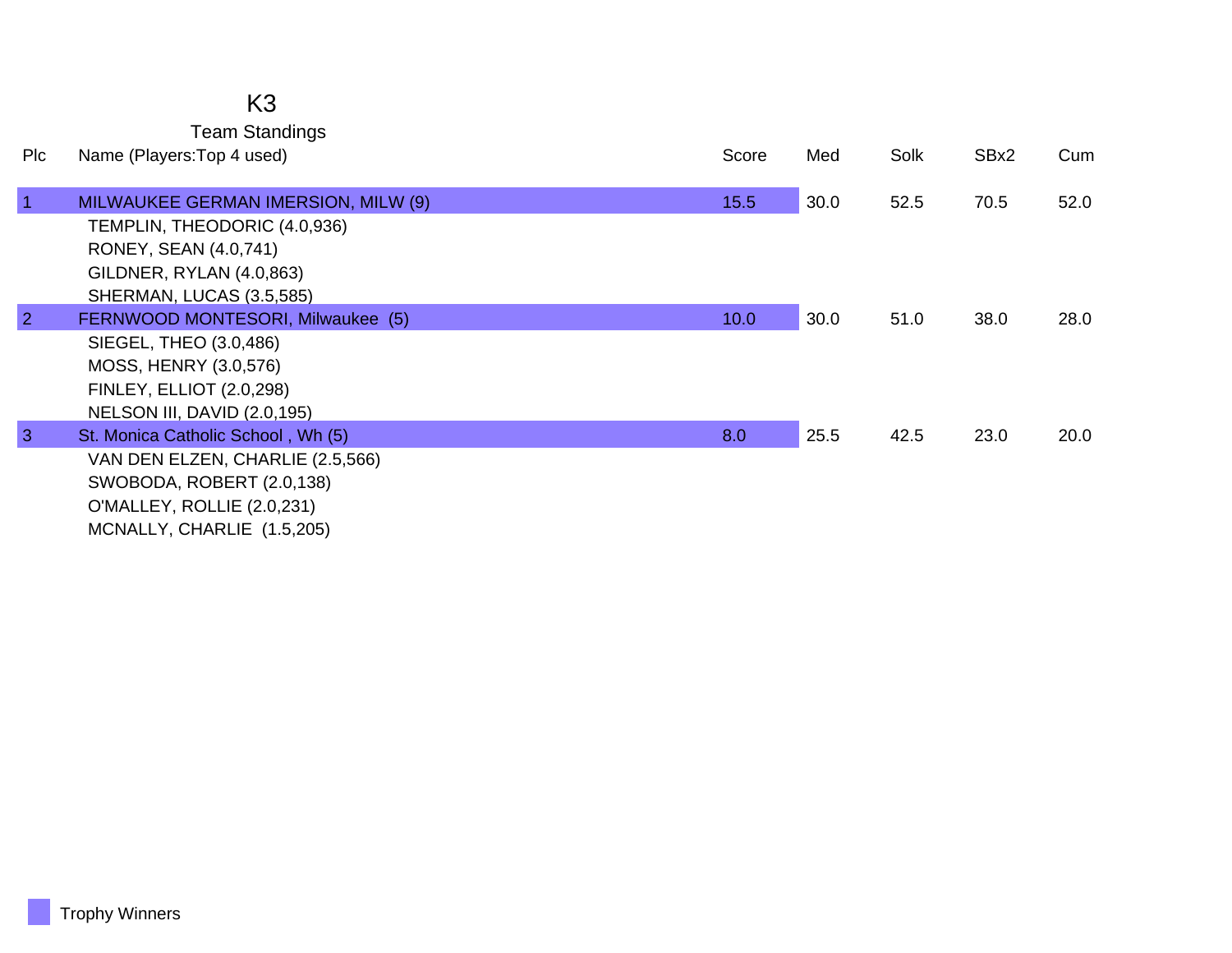## K6

Team Standings

| Plc            | Name (Players: Top 4 used)                                                                                                                                                                   | Score | Med  | Solk | SBx2 | Cum  |
|----------------|----------------------------------------------------------------------------------------------------------------------------------------------------------------------------------------------|-------|------|------|------|------|
| $\overline{1}$ | <b>UNITED COMMUNITY CENTER (4)</b><br><b>BELL, JAYDEN (4.0,913)</b><br>VELAZCO, BRANDON (4.0,919)<br>MEJIA, KEVIN (3.5,867)                                                                  | 14.5  | 28.5 | 48.5 | 56.5 | 43.5 |
| $\overline{2}$ | REYES, XAVIER (3.0,660)<br>FERNWOOD MONTESORI, Milwaukee (5)<br>STOLLENWERK, HENRY (3.0,742)<br>SHEPPARD, BRENDAN (3.0,495)<br>O'REILLY MELKA, LIAM (2.0,620)<br>MULLINS, FRANKLIN (2.0,541) | 10.0  | 30.0 | 49.0 | 27.0 | 31.0 |
| $\overline{3}$ | MILWAUKEE GERMAN IMERSION, MILW (8)<br>ARMSTRONG, MASON (3.0,738)<br>SCHARFENBERGER, OWEN (2.0,716)<br>BEYER, ALDEN (2.0,468)<br>RONEY, FINLEY (1.5,327)                                     | 8.5   | 33.0 | 53.5 | 38.0 | 31.0 |
| 4              | HOME(2)<br>FISCHER, THOMAS (4.0,1140)<br>FISCHER, VINCENT (3.5,877)                                                                                                                          | 7.5   | 16.0 | 27.0 | 35.5 | 21.5 |
| 5              | St. Monica Catholic School, Wh (4)<br>FETHERSTON, OLLIE (2.5,801)<br>SZATMARY, PETER (2.0,721)<br>VAN DEN ELZEN, ANDREW (1.5,516)<br><b>MARTIN, MILES (1.0,100)</b>                          | 7.0   | 22.0 | 37.0 | 21.5 | 23.0 |
| 6              | Glen Hills Middle School, Glend (3)<br>AGUIRRE, ELISEO (3.5,776)<br>STIPPICH, MATTHEW (2.0,547)<br>LEWELLEN, BEN (0.0,361)                                                                   | 5.5   | 20.5 | 35.5 | 23.5 | 13.5 |
| $\overline{7}$ | Maryland Ave Montesori School, (2)<br>TOMASELLO, OSCAR (3.0,667)<br>OULAHAN, ORJAN (0.0,641)                                                                                                 | 3.0   | 6.0  | 15.0 | 10.0 | 9.0  |